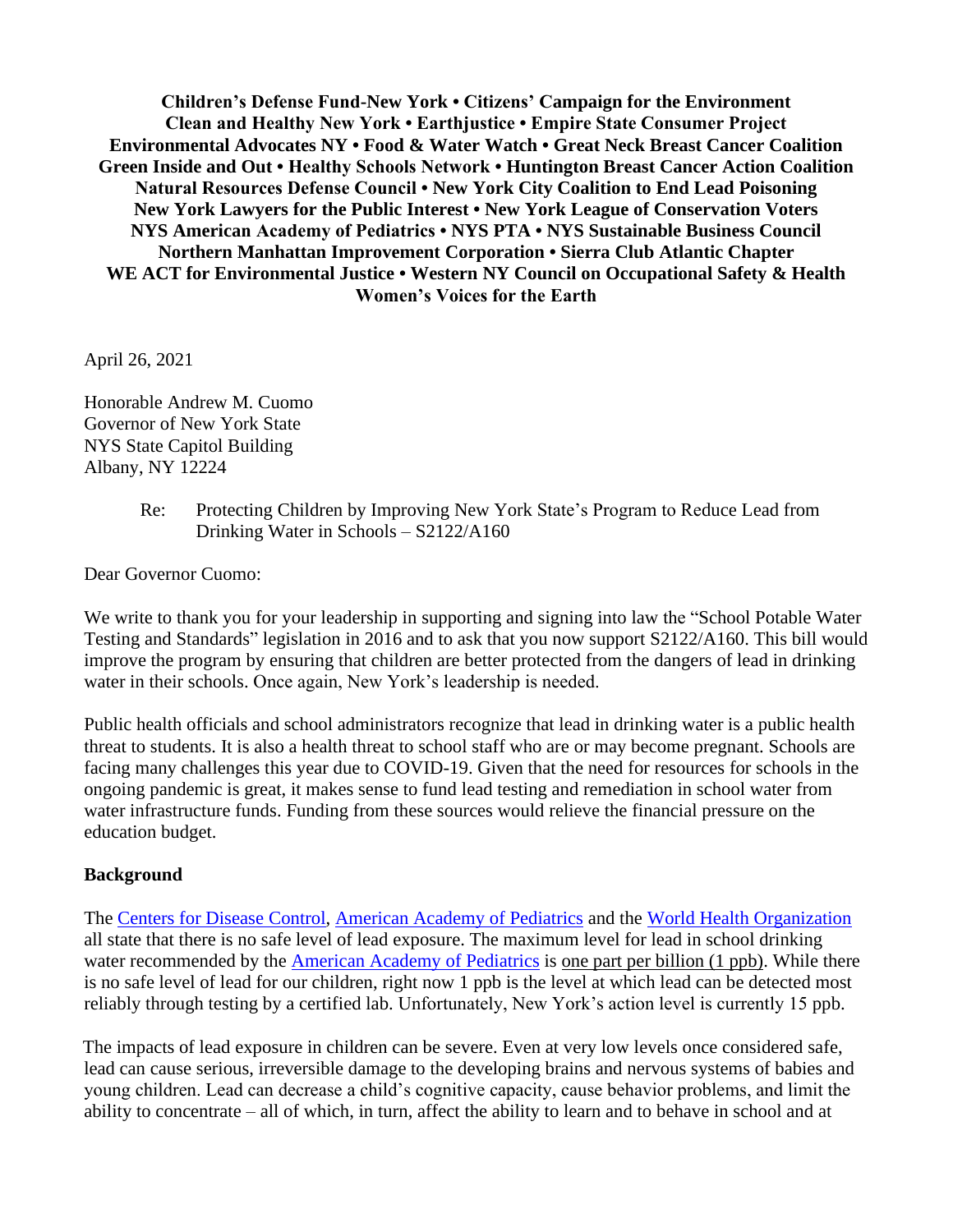home. Children with serious lead-related brain impacts are less likely to graduate from high school and are more prone to delinquency, teen pregnancy, violent crime, and incarceration.

The primary source of lead in school drinking water is from plumbing materials – pipes, fixtures, and fittings. Additionally, more lead can dissolve into the water when water sits unused in school plumbing over weekends, school breaks, and summer.

The problem of lead in school drinking water can be compounded during the COVID-19 crisis. Most schools have experienced extended shutdowns and may be closed again as cases increase in New York communities. Some water utilities implement corrosion control to keep lead levels low in drinking water. But, during school shutdowns, water is not coursing through the pipes at a high enough rate to effectively coat the pipes in schools, thereby triggering higher lead levels when schools do reopen. Flushing would help to alleviate this problem, but New York State is not requiring schools to flush their drinking water systems, and it is unclear whether schools are voluntarily flushing their systems.

## **Updating New York State's Current Program for Testing for Lead in Public School Drinking Water**

According to New York State Health Department data, over drinking 400,000 outlets were tested and the cost of these initial samples were \$38,290,354. Over the course of testing, 47,887 drinking water outlets, or 12%, reported elevated lead concentrations above 15 ppb, and \$27,814,514 was spent by the state to remediate them. In order to understand the impact that lowering New York State's action level from 15 ppb to 5 ppb would have, NYLCV Education Fund (NYLCVEF) volunteer researchers collected and analyzed thousands of lab reports from nearly 90% of all New York State school districts containing data from the 2016 initial round of testing. The full results of this study can be found in the ["5 is the New 15"](https://nylcvef.org/wp-content/uploads/2021/02/Lead-Report_drinking-water.pdf) report issued on February 4, 2021.

Reviewing the available data available to NYLCVEF researchers identified an additional 63,428 outlets that tested between 5 ppb and 15 ppb, representing 17.2% of additional outlets currently in use that would be in need of remediation under a more protective standard. Assuming school remediation costs to be reimbursed will be similar to those clamed in 2016, the estimated faucet and fountain replacement cost for the 63,428 outlets between 5 ppb – 15 ppb would be \$30,273,020.

Given the benefits of a more protective standard and the relatively low cost of achieving it, our recommendations for updating New York State's current program are set forth below.

• Lowering the action level to 5 ppb. New York was the first state in 2016 to adopt a mandatory testing and remediation program for all public schools. Lowering the level from 15 ppb to 5 ppb – in alignment with the Food and Drug Administration's criteria for what is acceptable in bottled water – appears to be gaining acceptance as a feasible standard to achieve from a regulatory and technical standpoint. In March 2019, Canada established a 5 ppb standard, following a 2018 European Union directive recommending that maximum lead levels in drinking water be dropped from 10 to 5 ppb. In February 2020, the joint committee governing the American National Standards for the National Sanitation Foundation (NSF) and the American National Standards Institute (ANSI) lowered the maximum allowable concentration of lead in treated drinking water to 5 ppb. Domestically, states such as Illinois, Montana, and the District of Columbia have adjusted their action levels accordingly. Vermont leads the nation's efforts, mandating a 4 ppb action level. At 5 ppb, New York State would be a national leader as the largest state in the country with the lowest action level.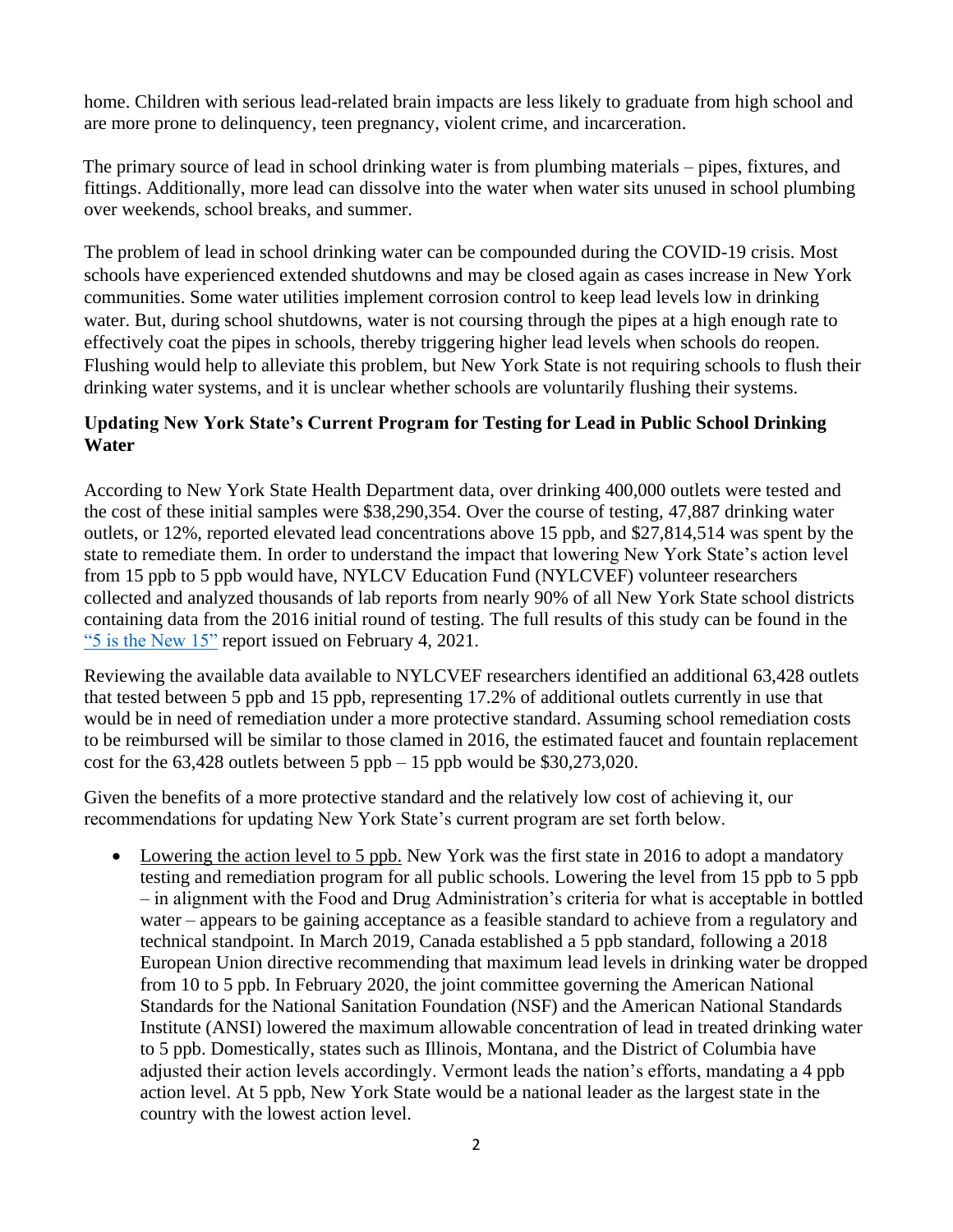- Removing exemptions for certain schools from testing. The 2016 law provides a waiver and exemption for schools that meet the definition of "lead-free" under federal law. However, there is no such thing as "lead-free" either in fact or law. Current federal law, 42 USC § 300g-6(d), defines "lead free" as not containing more than "0.2 percent lead when used with respect to solder and flux" and up to "a weighted average of 0.25 percent lead when used with respect to the whetted surfaces of pipes, pipe fittings, plumbing fittings and fixtures." Providing exemptions for schools that have lead in their plumbing is not protective of children or staff.
- Testing water more often. Unless there is regular monitoring of each site at which water can be consumed, lead contamination will be missed at some of the locations where children drink water. Lead release is sporadic. A single non-detect sample at a single tap does not guarantee that the water in that tap is always safe to drink. Sampling more frequently identifies elevated lead levels at taps that were not detected during previous sampling efforts.
- Greater transparency. While some school districts voluntarily posted the actual lab reports online, the 2016 law did not require schools to do so. In this bill, school districts should be required to post all lab reports on-line. This would enable researchers and advocates have ready access to the data.
- Requiring annual training of those responsible for the testing. The 2016 law did not require that those collecting samples be required to receive training. The state Department of Health has produced training videos on how to properly collect samples. Requiring an attestation from the school districts that the personnel tasked with collecting the samples have reviewed this information would be an important step to ensure accurate results.

Concerning the financial aspects of this bill, we recommend that you fund this work for New York schools from the 2017 and 2019 Clean Water Infrastructure Act (CWIA). We note that for this fiscal year, the CWIA will have \$2 billion in funding. This includes the unspent \$1 billion from last year and this year's \$1 billion. Alternatively, these school water infrastructure improvements could be funded through the \$3 billion Restore Mother Nature Environmental Bond Act, on the ballot in November 2022, which includes \$550 million for water quality projects.

Thank you again for addressing this important issue. New York State was a leader in 2016, and we look to the state to reassume that leadership position.

Joan Leary Matthews of the Natural Resources Defense Council can serve as an initial point of contact for our organizations regarding this request. She can be reached at (212) 727-4571 or [jmatthews@nrdc.org\)](mailto:jmatthews@nrdc.org).

Respectfully yours,

Missy Genadri Poverty and Health Policy Associate Children's Defense Fund – New York

Adrienne Esposito Executive Director Citizens' Campaign for the Environment

Bobbi Wilding Executive Director Clean and Healthy New York

Suzanne Novak, Esq. Staff Attorney, Northeast Office **Earthjustice**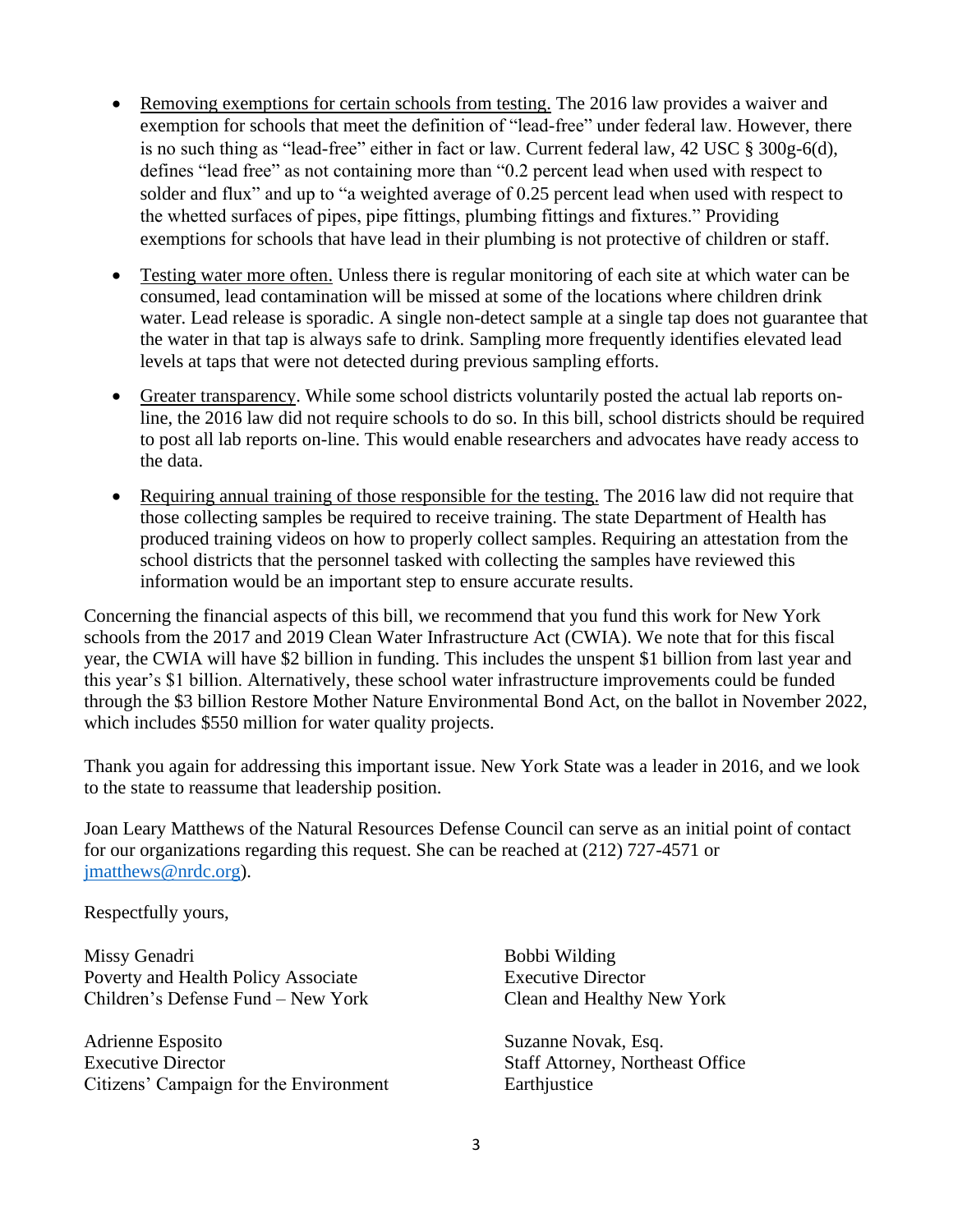Judy Braiman President Empire State Consumer Project

Rob Hayes Director of Clean Water Environmental Advocates NY

Erik Weltman Senior Organizer Food & Water Watch

Laura Weinberg President Great Neck Breast Cancer Coalition

Beth Fiteni **Director** Green Inside and Out

Claire Barnett Executive Director Healthy Schools Network

Karen Joy Miller Founder & President Huntington Breast Cancer Action Coalition

Joan Leary Matthews, Esq. Senior Attorney & Director, Urban Water Natural Resources Defense Council

Cordell Cleare NY City Coalition to End Lead Poisoning

Christine Appah, Esq. Senior Staff Attorney New York Lawyers for the Public Interest

Julie Tighe President New York League of Conservation Voters

Elie Ward Director of Policy NYS American Academy of Pediatrics

Kyle Belokopitsky Executive Director NYS PTA

Bob Rossi Executive Director NYS Sustainable Business Council

Matthew Chachere, Esq. Staff Attorney & Member of the NYS Advisory Council on Lead Poisoning Prevention Northern Manhattan Improvement Corporation

Caitlin Ferrante Conservation Program Manager Sierra Club Atlantic Chapter

Sonal Jessel Director of Policy WE ACT for Environmental Justice

Brian Brown-Cashdollar Western New York Council on Occupational Safety & Health

Jamie McConnell Deputy Director Women's Voices for the Earth